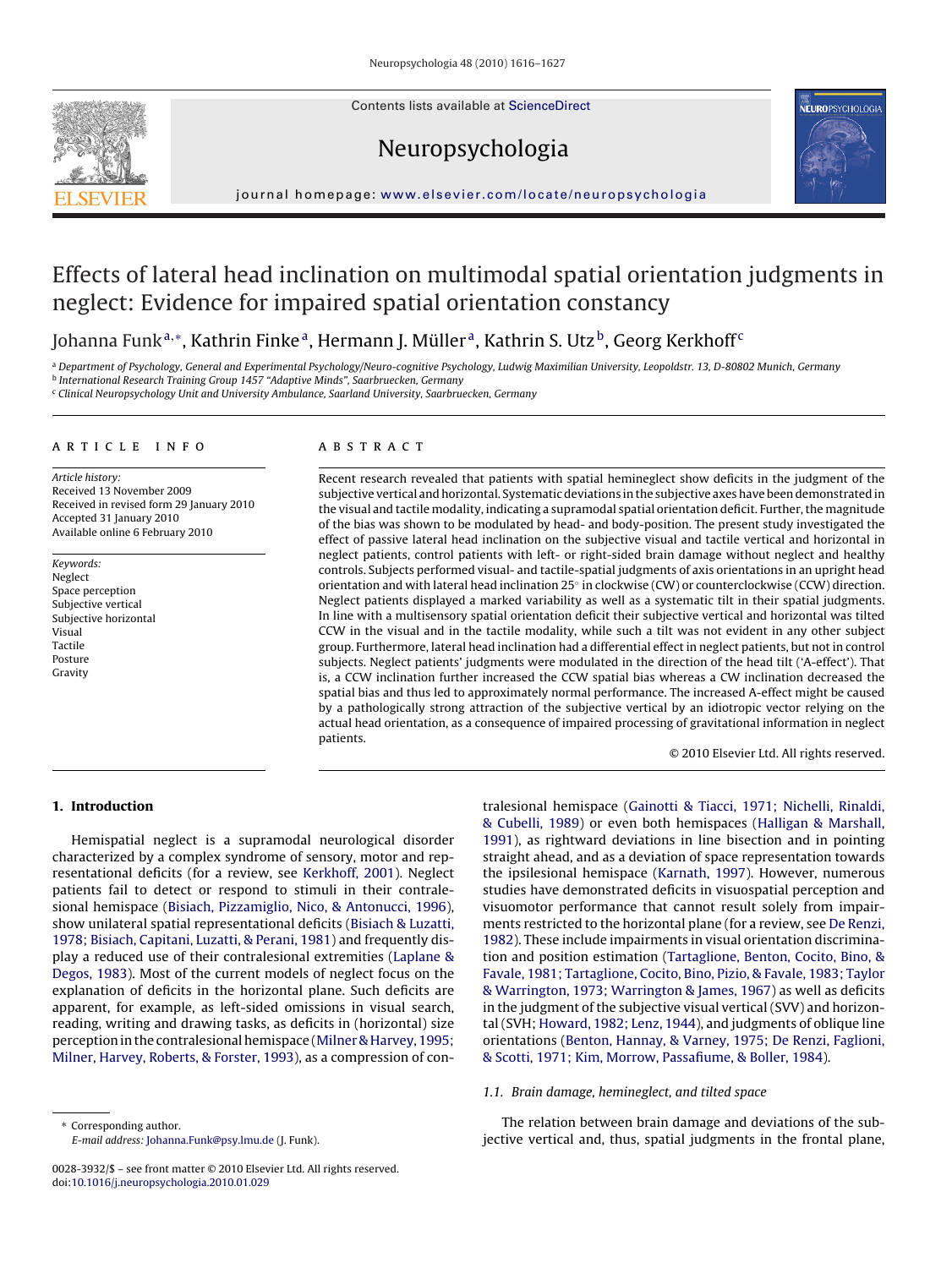was studied extensively by [Bender and Jung \(1948\)](#page-10-0) already in 1948. The authors found that deviations of the subjective vertical from the true vertical exceeding 2◦ are indicative of frontal or parietal, but not of occipital lobe lesions. The direction of the deviations was contralesional, with clockwise (CW) deviations following left, and counterclockwise (CCW) deviations following right frontoparietal lesions. In a more recent large-scale investigation, [Brandt,](#page-10-0) [Dieterich, and Danek \(1994\)](#page-10-0) tested judgments of the SVV in 71 patients with unilateral hemispheric lesions. MRI analyses revealed that the most impaired patients had lesions centering on the human homologue of the monkey parieto-insular-vestibular cortex (PIVC; [Grüsser, Pause, & Schreiter, 1990\),](#page-10-0) and thus closely neighboring and overlapping with those lesions which cause neglect behavior. Hence, it may be mainly the neglect patients who show abnormal SVV judgments in the frontal plane. Accordingly, [Kerkhoff and](#page-10-0) [Zoelch \(1998\)](#page-10-0) found that 12 out of 13 neglect patients showed deficits in visuospatial judgments of axis orientations in the vertical, horizontal and oblique orientation. The deficits were not an unspecific consequence of brain damage, as patients with left or right hemispheric lesions without neglect performed at the level of healthy participants. Furthermore, [Yelnik et al. \(2002\)](#page-11-0) showed that deviations of the SVV are above all related to the neglect severity, rather than to the lesion size and localization, indicating that SVV tilt is not a consequence of right hemisphere damage per se, but rather of anatomical damage which typically causes spatial neglect, including the gravity system of the right hemisphere. These findings indicate a severe disturbance in the representation of space in the frontal plane in neglect patients which does not seem to constitute an epiphenomenon but one of the core deficits of the neglect syndrome.

[De Renzi et al. \(1971\)](#page-10-0) found that patients with right posterior lesions are significantly impaired in both the visual and the tactile perception of the horizontal and the vertical axis. [Kerkhoff](#page-10-0) [\(1999\)](#page-10-0) additionally showed that CCW tilts in the two modalities are correlated with each other and with the neglect severity. Thus, comparably to impairments in the horizontal plane, the deficits in the frontal plane seem to be multimodal (or even supramodal). In a recent study with 80 stroke patients, [Pérennou et al. \(2008\)](#page-11-0) found that patients with right hemisphere lesions showed CCW visual (in 55% of the subjects), tactile (32.5%) and postural (42%) tilts in the frontal plane. Since especially parietal lesions caused marked visual and tactile tilts in the frontal plane, the authors concluded that the right parietal cortex is crucially involved in the elaboration of an internal supramodal model for verticality perception.

# 1.2. Effects of posture and head orientation in space on orientation judgments in neglect

Evidence from recent research suggests that deficits in spatial orientation judgments are significantly modulated by gravitational input in neglect patients. These studies modulated the body posture of neglect patients and, as a consequence, also their head orientation in space to investigate the effect of the accompanying modulations of gravitational information on spatial deficits in these patients. [Saj, Honoré, Davroux, Coello, and Rousseaux \(2005\)](#page-11-0) systematically investigated the effects of body posture on the perception of the visuohaptic subjective vertical in the frontal plane. Posture had no effect on SVV judgments in healthy control subjects. However, in the neglect patients the CCW tilt of SVV judgments was significantly reduced in supine compared to upright posture. In supine posture, the influence of otholitic input on space perception is reduced ([Diener & Dichgans, 1988; Howard, 1982\).](#page-10-0) Since in neglect patients graviceptive input from the left and right otholitic system is not processed symmetrically (e.g., [Pizzamiglio, Vallar, &](#page-11-0) [Doricchi, 1995\),](#page-11-0) the change of head position in space in supine compared to upright posture and the accompanying modulation of graviceptive input resulted in a reduction of the pathological bias. Positive effects of modulations of graviceptive input in backward-tilted or lying body-position have also been documented for line bisection deviations [\(Pizzamiglio et al., 1995\)](#page-11-0) and exploration biases [\(Karnath, Fetter, & Niemeier, 1998\) i](#page-10-0)n neglect patients. In a recent study ([Funk, Finke, Mueller, Preger, & Kerkhoff, 2010\),](#page-10-0) we investigated effects of posture on the subjective tactile vertical (STV) in neglect patients and found that posture affects performance of neglect patients also in the tactile domain (although we found different results than [Saj et al., 2005\).](#page-11-0) Apart from wholebody changes, head tilts alone modulate gravitational input and thus also affect spatial orientation judgments in neglect. A further experiment in the [Kerkhoff \(1999\)](#page-10-0) study showed that the orientation deficit of a neglect patient was significantly aggravated by a CCW tilt of the head by 25◦, and significantly reduced by a comparable CW tilt. In a healthy control subject, in accordance with previous evidence (for a review, see [Howard, 1986\),](#page-10-0) CW and CCW head tilt slightly deteriorated performance when compared with the upright condition. While these findings indicate that the headon-trunk orientation (i.e., the angle of inclination) might play an important role in the judgment of spatial orientation in the frontal plane in neglect patients, a more systematic study including a group of patients and controls has not been carried out to date.

# 1.3. Which cues are mediating the effects of posture on spatial orientation?

Different reference frames can define a visual orientation in space (for reviews, see, e.g., [Howard, 1982; Rock, 1990; Wade,](#page-10-0) [1992\).](#page-10-0) Most important for the judgment of the subjective main spatial axes are probably the gravitational and the egocentric (head-/body-centered) reference frames. In upright posture, the gravitational and the egocentric vertical are aligned; by contrast, in tilted head-/body-position, the two coordinate systems are decoupled. Therefore, tilts of the head and body can induce displacements in the subjective vertical [\(Luyat, Gentaz, Corté, & Guarrez, 2001;](#page-10-0) [Luyat & Gentaz, 2002\) e](#page-10-0)ither in the direction of postural inclination (the Aubert, or A-effect) or in the opposite direction (the Müller, or E-effect). It has been suggested that the E-effect occurs at small, and the A-effect at greater angles of tilt (for a review, see [Howard, 1986\).](#page-10-0) However, when the tilt is restricted to the head (with stable position of the body), results vary between experiments, that is, E-effects (e.g., [Day & Wade, 1969; Wade, 1968\),](#page-10-0) A-effects (e.g., [Dichgans,](#page-10-0) [Diener, & Brandt, 1974; Parker, Poston, & Gulledge, 1983\)](#page-10-0) or no general effect (e.g., [Dilorenzo & Rock, 1982\)](#page-10-0) were observed. [Luyat](#page-10-0) [and Gentaz \(2002\)](#page-10-0) argue that "...A- and E-effects demonstrated that tilted subjects have not access to a veridical gravitational reference frame but rather to a subjective gravitational reference frame which is no longer congruent with the physical one. In the visual modality for example, a rod aligned with the physical vertical will be perceived as deviated in the direction opposite of the head or body tilt (A-effect) and, as a result, the subjective vertical, in this case, will be deviated in the direction of the head or body" (p. 1004, first paragraph). In healthy subjects, the subjective vertical is congruent with the physical/objective one in upright posture and, thus, a displacement in either direction would mean a slight decline in performance. By contrast, in neglect patients, the subjective vertical is not congruent with the objective one in upright posture (e.g., [Kerkhoff & Zoelch, 1998; Kerkhoff, 1999\),](#page-10-0) probably due to asymmetric processing of gravitational input. In such patients, a further CCW displacement of the subjective vertical would represent a further increase in spatial bias, whereas a CW displacement would represent a decrease in spatial bias and thus a trend towards normal performance.

It has been suggested that the effect of head orientation on the perception of space is based on a modulation of gravitational inflow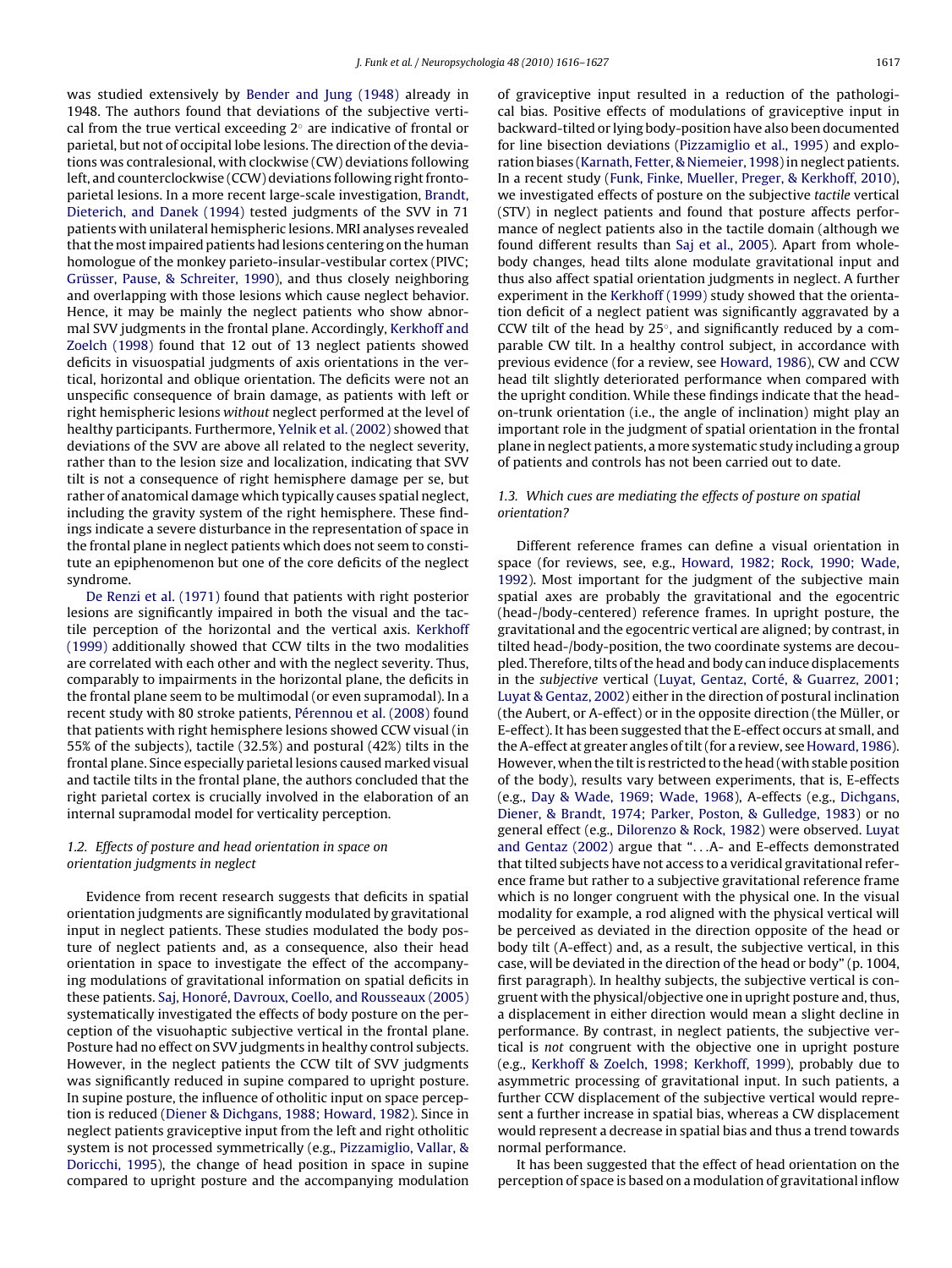(e.g., changes in vestibular and kinesthetic inputs; [Howard, 1982\).](#page-10-0) More specifically, head inclinations reduce the impact of gravitational input (due to reduced sensitivity of the utricles). Since neglect patients process graviceptive information in an asymmetric way (e.g., [Pizzamiglio et al., 1995\),](#page-11-0) this gravitational model predicts a reduction of the spatial bias no matter whether the head is tilted CW or CCW. Conversely, in normal subjects, the model would predict a slightly worse performance with head tilt in either direction. Alternatively, [Mittelstaedt \(1983\)](#page-10-0) suggested that the subjective vertical is the product of a sensory, a gravitational and an idiotropic vector. In this model, the idiotropic vector (i.e., the bodyand head-vertical axis) serves as an intrinsic reference frame guiding spatial orientation. Since neglect patients process graviceptive information deficiently, they might rely more on other information, such as the idiotropic vector, than normal subjects. In this case, the model would predict that neglect patients show a tendency to orient verticality judgments towards the head-vertical axis (A-effect). That is, neglect patients would display an even greater CCW tilt of their subjective vertical with a CCW head tilt and a reduction of the CCW bias with CW head tilt. Healthy subjects might display this tendency too, albeit to a significantly lesser degree.

#### 1.4. Rationale of the present study

The present study systematically investigated whether and how spatial orientation deficits are modulated by changes in head orientation in neglect patients. Since head tilt has been shown to modulate gravitational input (e.g., [Diener & Dichgans, 1988;](#page-10-0) [Howard, 1982\),](#page-10-0) and furthermore the processing of graviceptive information is known to be deficient in patients with spatial neglect (e.g., [Lafosse, Kerckhofs, Troch, Santens, & Vandenbussche, 2004;](#page-10-0) [Pérennou, 2006; Pizzamiglio et al., 1995\),](#page-10-0) we hypothesized that head-on-trunk orientation affects spatial orientation judgments in neglect patients in a different way than in healthy participants and in patients without neglect. Such a differential modulation of performance by head inclination was already demonstrated by [Kerkhoff \(1999\)](#page-10-0) in a single patient. However, since this pilot study only investigated one single neglect patient and one control subject, it is not clear whether the observed pattern of results is representative for all patients with left spatial neglect or all healthy control subjects and whether the differential modulation of performance as a function of head inclination is characteristic for all patients with right hemisphere damage or exclusively for neglect patients. Therefore, the present, more comprehensive investigation went beyond this demonstration by analyzing visual- and tactile-spatial axis orientation performance in a group study including patients with right hemispheric lesions and left spatial neglect, patients with right or left hemispheric lesions without spatial neglect and healthy control subjects. We predicted that: (1) neglect patients, but not LBD or RBD controls, would display a multimodal orientation deficit with similar impairments in tactile- as in visual-spatial orientation. That is, they were assumed to display a CCW tilt of the subjective vertical and horizontal in both modalities [\(Kerkhoff,](#page-10-0) [1999\).](#page-10-0) Furthermore, we predicted that (2) axis orientation performance in neglect patients would be substantially affected by CW and CCW head inclination, whereas in healthy subjects and control patients without neglect, performance was expected to deteriorate only slightly, if at all. More specifically, a replication of [Kerkhoff's](#page-10-0) [\(1999\)](#page-10-0) original single-case results would become manifest in terms of an increased A-effect in neglect patients leading to a further performance deterioration with CCW and an improvement with CW head tilt. Such a finding would indicate that neglect patients set the subjective vertical in the direction of the idiotropic vector ([Mittelstaedt, 1983\).](#page-10-0) Alternatively, neglect patients' performance could generally improve independently of the direction of head tilt. Such a result would support the gravitational inflow model, since it would indicate that with reduced impact of the disturbed graviceptive information neglect patients' spatial bias is ameliorated. In order to test the two alternative models in the present study, two aspects of spatial performance were analyzed: the difference thresholds (half of the range in which the spatial judgments of subjects varied), which is an indicator for the uncertainty and instability of the spatial representation, and the constant errors (mean value of positive and negative deviations) which indicates the magnitude and direction of the spatial bias. The gravitational inflow model would predict a reduced magnitude of the spatial bias, that is, both difference thresholds and constant errors should be reduced with head tilt. The idiotropic vector model assuming an increased A-effect would predict increased constant errors with a CCW head tilt and reduced constant errors with a CW head tilt, but would not predict changes in the difference thresholds.

#### **2. Methods**

#### 2.1. Participants

Eight patients with right hemispheric vascular lesions and left spatial neglect documented by clinical tests (see below), eight patients with right hemispheric vascular lesions and eight patients with left hemispheric lesions without spatial neglect in these tests (further referred to as RBD or LBD controls or more generally as control patients) and eight healthy control subjects were tested. Informed consent according to the Declaration of Helsinki II was obtained from all subjects. [Table 1](#page-3-0) summarizes the demographic and clinical data. The mean age was 49.5 years (range: 38–64) for the neglect patients, 49.6 years (range: 25–62) for the RBD controls, 50.3 years (range: 39–63) for the LBD controls and 51.0 years (range: 32–67 years) for the healthy controls. Age was not significantly different among the four subject groups  $(df=3, F=0.04, p>0.95, n.s.)$  and there was no significant difference in the distribution of gender (assessed via the coefficient of contingency;  $\Phi$  = 2.30, p > 0.50, n.s.). The time since lesion or the onset of the illness was similar in the RBD and LBD controls, but slightly longer in the neglect group (neglect group: 8.8 months, RBD controls: 5.1 months; LBD controls: 5.1 months;  $df=2$ ,  $F=3.77$ ,  $p < 0.05$ ). Patients were only included in the sample if they had a single, vascular right or left hemispheric lesion and no evidence of a brain stem lesion as revealed by CT/MRI and clinical symptoms. All subjects were right-handed according to their verbal report.

#### 2.2. Neglect tests

All patients underwent a screening for visual neglect including horizontal line bisection of a  $20 \text{ cm} \times 1 \text{ cm}$  black line presented on white paper, representational drawing of a star, a daisy, a clock, a house and a face, and number cancellation on white paper (size  $29.7$  cm  $\times$  14.7 cm; 10 targets in each hemispace among 100 numbers on the total page). In addition, a 180-word reading test sensitive to neglect and hemianopic reading disturbances [\(Kerkhoff, Münßinger, Eberle-Strauss, & Stögerer,](#page-10-0) [1992\) w](#page-10-0)as administered. Cutoffs were deviations of more than 5 mm from the true midpoint of a 20 cm line in line bisection, more than one omission in each hemispace in the number cancellation task, and more than two omissions or substitutions of letters or words and/or prolonged reading times (>120 s). Furthermore, omissions or significant distortions of the right half of the copied figures was interpreted as an indicator of hemispatial neglect.

#### 2.3. Visual-spatial tests

[Fig. 1A](#page-3-0) displays the visual-spatial orientation tasks. The subjects were tested using specific software (termed VS; [Kerkhoff & Marquardt, 1995\) f](#page-10-0)or the measurement of the SVV and SVH. VS is based on the method of limits [\(Engen, 1971\).](#page-10-0) In the subtests measuring the SVV and SVH, the experimenter successively rotates an oblique white line (18 cm  $\times$  1.4 cm) presented on a dark background until the subject indicates that it lies exactly vertically or horizontally. With this method, two psychophysical parameters were calculated: the constant error and the difference threshold. The constant error denotes the difference between the subject's mean estimate (the point of subjective equality) and the objective correct orientation. Hence, the constant error gives information about the central tendency or central error of the subject. The interval of uncertainty indicates the complete range within which the subject considers the displayed line as exactly vertical, horizontal or parallel in the oblique task. From this value the difference threshold is calculated, which is defined as one-half of the interval of uncertainty. Constant errors and difference thresholds were computed by the software as described above. The step-width was 0.5◦ in all measurements.

#### 2.4. Tactile-spatial tests

The tests for the subjective tactile axes (vertical = STV and horizontal = STH) were performed using a rotatable bar (15 cm long, 12 mm wide) which was mounted on a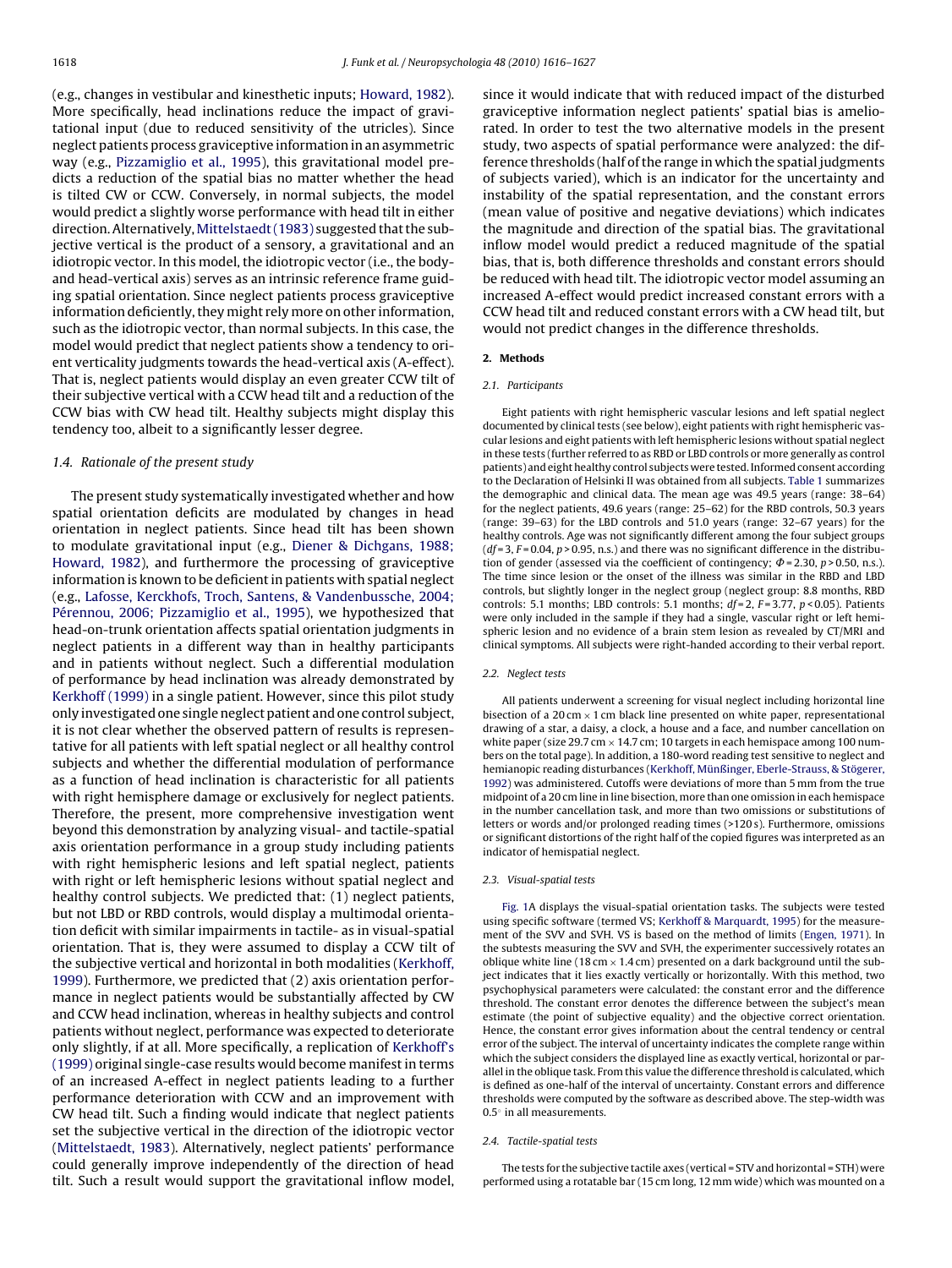<span id="page-3-0"></span>

| Table 1                                                                                                                                           |
|---------------------------------------------------------------------------------------------------------------------------------------------------|
| Summary of clinical and demographic data of the neglect patients and the control patients with left- or right-sided brain damage without neglect. |

| Group      | Age | Sex              | Etiology  | Lesion    | Months since<br>lesion | Motor<br>deficit | visual field | Neglect<br>dyslexia | Figure<br>copy<br>L/R | Cancell.<br>omissions<br>L/R | Line bisection<br>$-/+$ (mm) |
|------------|-----|------------------|-----------|-----------|------------------------|------------------|--------------|---------------------|-----------------------|------------------------------|------------------------------|
| $N+$       | 49  | $\mathbf{1}$     | R-MCA     | $P-T$     | 12                     | Plegia           | L-Quan       | Yes                 | $-$ /+                | 8/3                          | $+22$                        |
| $N+$       | 43  | $\Omega$         | R-MCA     | $P-T$     | 11                     | Paresis          | L-Quan       | Yes                 | $-$ /+                | 9/4                          | $+15$                        |
| $N+$       | 44  | $\mathbf{1}$     | R-MCA     | $P-T$     | 10                     | Plegia           | L-Quan       | Yes                 | $-$ /+                | 6/4                          | $+9$                         |
| $N+$       | 64  | 1                | R-MCA     | $P-T$     | $\overline{4}$         | Paresis          | Normal       | Yes                 | $-$ /+                | 3/0                          | $+8$                         |
| $N+$       | 59  | $\mathbf{0}$     | R-PCA     | P-Thal    | 9                      | Paresis          | $L-HH$       | Yes                 | $-/+$                 | 5/2                          | $-12$                        |
| $N+$       | 38  | $\boldsymbol{0}$ | R-MCA     | $P-T$     | 9                      | Paresis          | L-Quan       | Yes                 | $-$ /+                | 7/2                          | $-17$                        |
| $N+$       | 50  | 1                | R-MCA     | $P-T$     | 13                     | Plegia           | Normal       | Yes                 | $-$ /+                | 8/5                          | $+12$                        |
| $N+$       | 49  | $\mathbf{0}$     | $R-ICB$   | BG        | $\overline{2}$         | Paresis          | Normal       | Yes                 | $-$ /+                | 7/1                          | $+33$                        |
| <b>LBD</b> | 41  | $\mathbf{1}$     | L-MCA     | $F-P$     | 9                      | Paresis          | Normal       | Aphasia             | $+$ /+                | 0/0                          | $-1$                         |
| <b>LBD</b> | 63  | 1                | L-MCA     | $P-T$     | $\overline{4}$         | Paresis          | Normal       | Aphasia             | $+$ /+                | 0/0                          | $\mathbf{0}$                 |
| <b>LBD</b> | 53  | $\mathbf{1}$     | L-MCA     | $P-T$     | 5                      | Paresis          | Normal       | Aphasia             | $+$ /+                | 0/0                          | $\mathbf{0}$                 |
| <b>LBD</b> | 45  | $\mathbf{0}$     | L-MCA     | $P-T$     | 8                      | Paresis          | Normal       | Aphasia             | $+$ /+                | 0/0                          | $+2$                         |
| <b>LBD</b> | 56  | $\mathbf{0}$     | L-MCA     | $F-T$     | 5                      | Paresis          | Normal       | Aphasia             | $+$ /+                | 0/0                          | $-3$                         |
| <b>LBD</b> | 56  | $\mathbf{0}$     | L-PCA     | $O-T$     | 3                      | Normal           | R-Quan       | No                  | $+$ /+                | 0/0                          | $+2$                         |
| <b>LBD</b> | 39  | $\mathbf{0}$     | L-MCA     | F         | 5                      | Paresis          | Normal       | Aphasia             | $+$ /+                | 0/0                          | $-2$                         |
| <b>LBD</b> | 49  | $\mathbf{0}$     | L-MCA     | $P-T$     | $\overline{2}$         | Normal           | Normal       | Aphasia             | $+$ /+                | 0/0                          | $-2$                         |
| <b>RBD</b> | 50  | $\mathbf{1}$     | R-MCA     | T         | 5                      | Paresis          | L-Quan       | No                  | $+$ /+                | 0/0                          | $+1$                         |
| <b>RBD</b> | 48  | $\mathbf{1}$     | $R$ -ICB  | $T-P$     | 5                      | Paresis          | Normal       | No                  | $+$ /+                | 0/0                          | $-1$                         |
| <b>RBD</b> | 46  | $\mathbf{0}$     | R-MCA     | P         | 9                      | Paresis          | Normal       | No                  | $+$ /+                | 0/0                          | $+2$                         |
| <b>RBD</b> | 62  | $\mathbf{0}$     | R-MCA     | $P-T$     | 9                      | Plegia           | L-HH         | No                  | $+$ /+                | 1/0                          | $-22$                        |
| <b>RBD</b> | 55  | $\mathbf{0}$     | R-MCA     | $P-T$     | 3                      | Plegia           | Normal       | No                  | $+$ /+                | 0/0                          | $-2$                         |
| <b>RBD</b> | 57  | $\mathbf{0}$     | $R$ -ICB  | <b>BG</b> | 5                      | Paresis          | Normal       | No                  | $+$ /+                | 0/0                          | $-2$                         |
| <b>RBD</b> | 25  | $\bf{0}$         | R-MCA     | T.        | 4                      | Paresis          | L-Quan       | No                  | $+$ /+                | 0/0                          | $+2$                         |
| <b>RBD</b> | 54  | $\mathbf{0}$     | R-MCA/PCA | $P-O$     |                        | Normal           | L-HH         | N <sub>o</sub>      | $+$ /+                | 0/1                          | $+3$                         |

Abbreviations: N+, neglect patient; LBD, left brain-damaged control patient; RBD, right brain-damaged control patient; etiology: MCA/PCA, middle/posterior cerebral artery infarction; ICB, intracerebral bleeding; L/R, left/right; lesion: F, frontal; P, parietal; T, temporal; O, occipital; BG, basal ganglia; Thal, thalamus; visual field: HH, homonymous hemianopia; Quan, homonymous quadrantanopia; neglect screening tests: neglect dyslexia: 180 word reading test; cutoff: max 2 errors; yes/no: neglect dyslexia present/absent; aphasia: reading not tested due to aphasia (documented by the Aachener Aphasie Test); figure copy: - = omissions or distortions; + = normal performance; cancellation: number of omissions per hemispace, cutoff: max 1 per hemispace; horizontal line bisection: deviation from true midline in mm to left (−) or right side (+).

plate and could be rotated in 1◦-steps along the frontal plane (see Fig. 1B). The plate (50 cm  $\times$  50 cm) was mounted vertically in front of the patient. A scale, concealed from the subject, was drawn on the plate to record the orientation measurements (0° = right horizontal, 90° = vertical, 180° = left horizontal). Participants' task was to adjust the metal rod to their STV and STH. Healthy controls used their right, dominant hand and brain-damaged patients used their ipsilesional hand. Subjects were not allowed to touch the outer surface of the test plate, so as to eliminate any horizontal and vertical reference cues. Before each testing session, the apparatus was



**Fig. 1.** Experimental setup in the spatial orientation tasks for the visual (A) and tactile (B) modality. Subjects were presented with a line on a computer screen (visual condition) or a metal rod (tactile condition) which they had to adjust to their subjective vertical or horizontal. The tests were performed in total darkness (visual condition) or with the subject blindfolded (tactile condition).

calibrated to the gravitational vertical. As for the visual axes, constant errors and difference thresholds were calculated for the STV and STH.

#### 2.5. Testing conditions

Visual-spatial measurements were taken in total darkness with the chassis of the PC-monitor covered by an oval-shaped mask to eliminate any visual reference cues. Subjects were tested at a distance of 0.5 m from the monitor, with corrected-tonormal vision where necessary. The tactile-spatial tests were performed at the same distance with subjects blindfolded before starting the practice trials. Visual- and tactile-spatial tests were administered under three experimental conditions: with the subjects' heads upright (0◦ head tilt), or with the heads tilted 25◦ CW or CCW. The trunk remained vertical in all conditions and head position in the pitch-plane (foreback-dimension) was always stabilized by a head-and-chin-rest (see below). Lateral head inclination was achieved by positioning the subjects' heads in a tiltable headand-chin-rest (tiltable in the frontal plane) which was fixed to an experimental table (see [Fig. 2\).](#page-4-0) Ten trials were presented for each spatial orientation and modality. The sequence of the tests (i.e., spatial orientation and modality) was counterbalanced to avoid systematic practice effects. In all conditions, starting position was 20◦ away from the vertical/horizontal axis. The direction (CW, CCW) of the initial tilt was balanced throughout all tests to reduce effects of rotation direction. Prior to the completion of valid trials, subjects were familiarized with the experimental setup in each condition and performed five practice trials.

#### 2.6 Statistics

For constant errors and difference thresholds, repeated-measures ANOVAs (with subject group and head orientation as factors) were performed to analyze spatial performance separately for the SVV and SVH and the STV and STH. In the case of significant main effects or interactions, subsequent post hoc comparisons were calculated: post hoc Scheffé tests were used to compare performance between subject groups; one-way ANOVAs and contrasts (where necessary) were used to compare performance between head orientation conditions within one subject group. To further investigate the general direction of tilt, that is, systematic deviations from zero in the constant errors, one-sample t-tests were calculated for each subject group. The alpha-level was chosen as  $p < 0.05$  for all analyses.

## **3. Results**

#### 3.1. Neglect tests

The data of each patient in the neglect tests are summarized in Table 1. All neglect patients showed impaired copying perfor-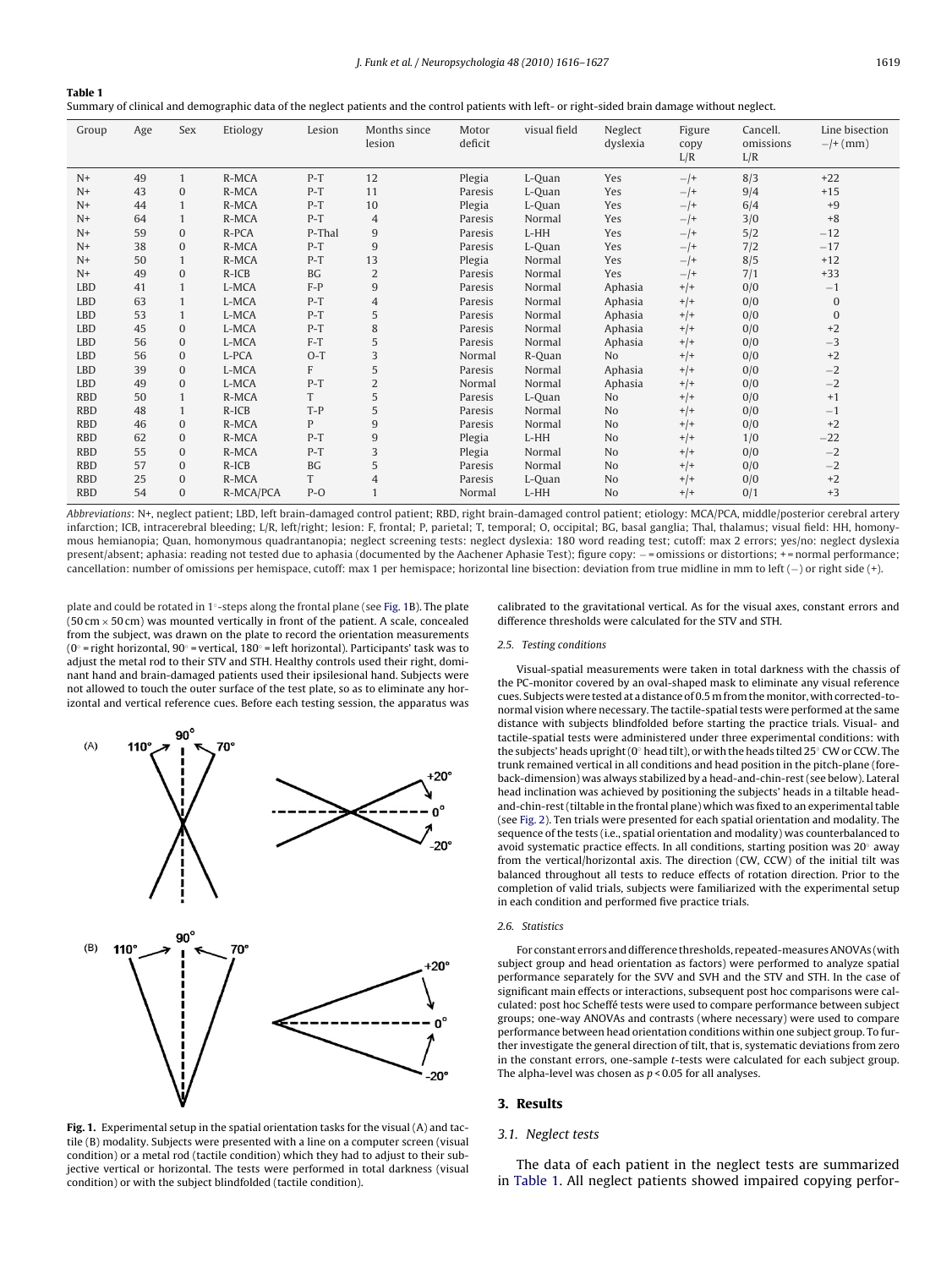<span id="page-4-0"></span>

**Fig. 2.** Experimental setup in the visual- and tactile-spatial tests in three head orientation conditions: with the subject's head upright  $(0<sup>°</sup>$  head tilt), or with the head tilted 25◦ CW or CCW; head position was modulated and stabilized by a tiltable head-and-chin-rest; the head-and-chin-rest was attached to the experimental table (upright head condition) or to a wedge-shaped block on the table (CW or CCW head orientation condition).

mance, with the typical omissions and/or distortions of the left side of the drawings, as well as impaired reading performance indicating neglect dyslexia. They also showed the characteristic pattern of omissions in the number cancellation task, with significantly more omissions in the left compared to the right hemispace [mean omissions: 6.6 in the left and 2.6 in the right hemispace;  $t(7) = 8.00$ , p < 0.01]. Furthermore, six out of eight patients showed the typical rightward deviation in horizontal line bisection; two patients (both with left-sided visual field defects) showed leftward deviations (mean deviation: 8.8 mm to the right). Left and right brain-damaged control patients did not show impaired drawing or neglect dyslexia (the latter not measured in aphasic LBDs). They also showed intact performance in the number cancellation task (LBD mean: 0 omissions in left and right hemispace; RBD mean: 0.1 omissions in both left and right hemispace) and only nonsystematic, mostly slight, deviations in line bisection performance (LBD mean: 0.5 mm to the left; RBD mean: 2.4 mm to the left).

## 3.2. Visual- and tactile-spatial orientation judgments

[Fig. 3A](#page-5-0) and B shows the visual- and tactile-spatial orientation judgments in neglect patients and control subjects as a function of head orientation. The lines within the circles display the mean subjective vertical and horizontal of individual patients and control subjects. While the normal subjects and also the RBD and LBD controls show only marginal deviations of their visual and tactile subjective vertical and horizontal, neglect patients display a marked and systematic CCW tilt. As can be seen, the severity of the tilt is heterogeneous in the group of neglect patients, while judgments of controls are very accurate. Furthermore, the neglect patients' judgments are substantially modulated by head orientation, whereas healthy controls and LBD and RBD control patients show only minor and nonsystematic effects of head orientation.

## 3.3. General direction of tilt in upright posture

To assess the systematic direction of tilt in the 'normal' orientation condition, one-sample t-tests were calculated for the constant errors of each group in all spatial orientation tests (SVV, SVH, STV and STH) in the upright head orientation condition. Constant errors of healthy, LBD and RBD controls did not differ significantly from zero (all  $p > 0.10$ ; n.s.). By contrast, those of neglect patients were significantly larger than zero for all spatial tests (all  $p < 0.05$ ), indicating a significant CCW deviation from the optimum orientation. This CCW tilt was shown by all eight neglect patients in the visualspatial as well as in the tactile-spatial orientation task. That is, under normal conditions neglect patients displayed reliable, substantial and systematic CCW tilts of the visual- and tactile-spatial axes.

#### 3.4. Relation between visual- and tactile-spatial orientation

The spatial bias in the tactile and visual orientation tests (i.e., the positive constant errors) were compared in repeated-measures ANOVAs with the factors 'group' and 'modality' for the vertical and horizontal axes in the upright head orientation condition. The ANOVA for the subjective vertical revealed a significant effect of group ( $df = 3$ ,  $F = 37.02$ ,  $p < 0.01$ ) and an effect of modality for the vertical axis ( $df = 1$ ,  $F = 4.79$ ,  $p < 0.05$ ), but no interaction of modality with group ( $df = 3$ ,  $F = 2.29$ ,  $p = 0.10$ , n.s.). Also for the subjective horizontal, a significant effect of group was found  $(df=3, F=58.33,$  $p < 0.01$ ), a significant effect of modality (df = 1,  $F = 4.29$ ,  $p < 0.05$ ), but no interaction of group and modality  $(df=3, F=0.48, p>0.65)$ . For both the vertical and the horizontal, constant errors were generally greater in the tactile condition than in the visual condition. However, as there was no interaction between 'group' and 'modality', the relative pattern of results was equivalent in both modalities.

#### 3.5. Effects of head orientation on spatial orientation judgments

[Table 2](#page-6-0) summarizes the mean constant errors and difference thresholds and the statistical results for each subject group in the visual and tactile subjective vertical and horizontal across the three different head orientation conditions.

# 3.5.1. Constant errors

# Visual vertical and horizontal

[Fig. 4](#page-6-0) displays the mean constant errors of the SVV and SVH for all subject groups. Constant errors were substantially larger in neglect patients compared to all control groups. Furthermore, as can be seen, constant errors were drastically modulated by passive head inclination in neglect patients, that is, they were aggravated by a CCW and reduced by a CW inclination, whereas constant errors varied only marginally in the control groups.

For the SVV, the repeated-measures ANOVA (with the factors subject group and head orientation) revealed significant effects of group ( $df = 3$ ,  $F = 78.57$ ,  $p < 0.01$ ) and head orientation ( $df = 2$ ,  $F = 12.59$ ,  $p < 0.01$ ), and a significant interaction of group and head orientation ( $df = 6$ ,  $F = 10.83$ ,  $p < 0.01$ ). Neglect patients generally displayed significantly larger constant errors compared to all control groups (all  $p < 0.01$ ), whereas healthy, RBD and LBD controls were comparable to each other (all  $p > 0.45$ , n.s.). One-way ANOVAs revealed that head orientation significantly affected performance in neglect patients ( $df = 2$ ,  $F = 16.67$ ,  $p < 0.01$ ) and in RBD controls  $(df=2, F=9.75, p<0.01)$ , but not in LBD and healthy controls (both  $p > 0.15$ , n.s.). In neglect patients, a CCW head tilt aggravated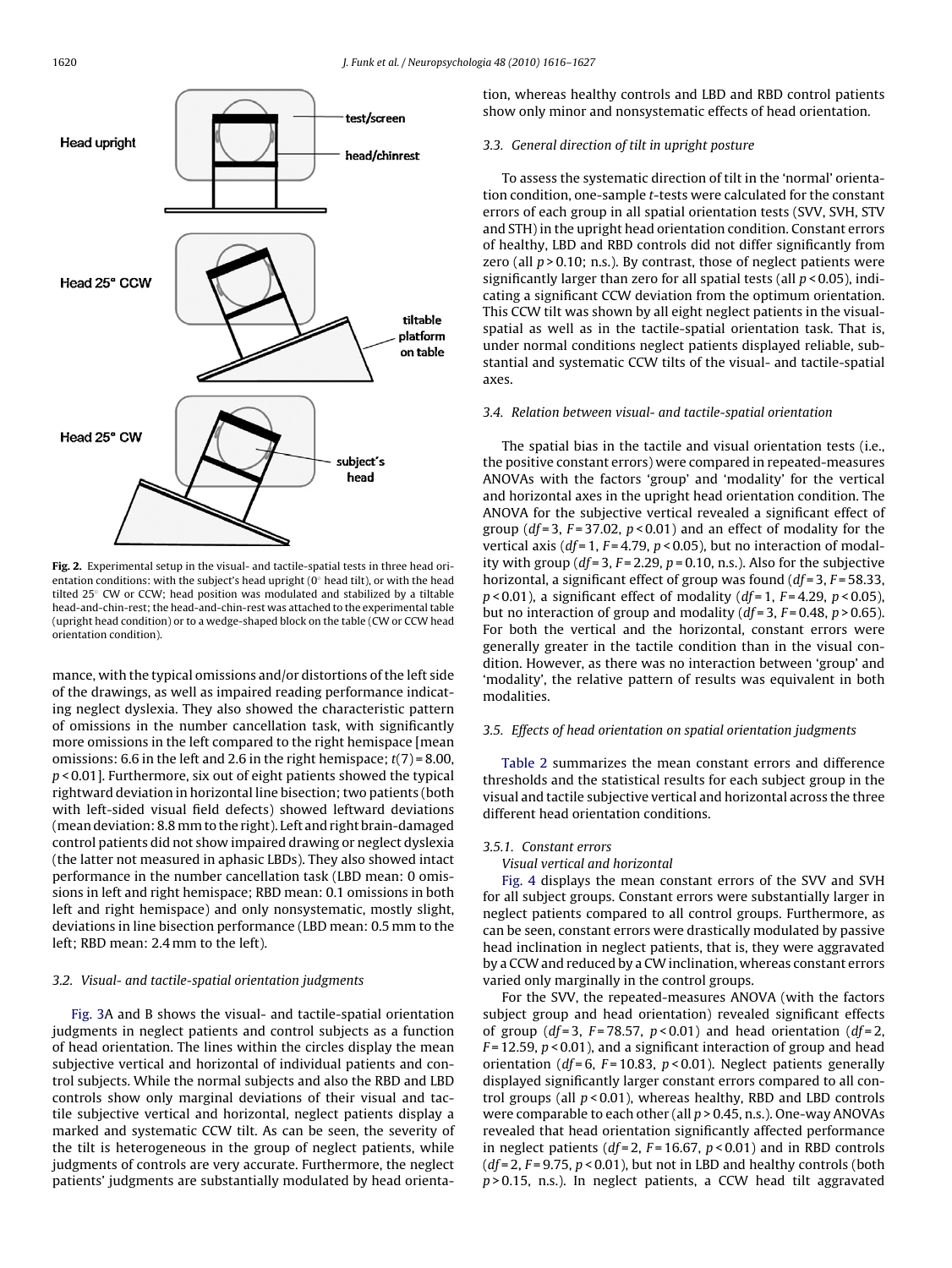#### (A) VISUAL MODALITY

<span id="page-5-0"></span>

**Fig. 3.** Mean performance of neglect patients, LBD and RBD control patients and healthy controls in the visual-spatial (A) and tactile-spatial (B) orientation task for the three head orientation conditions; CCW, head inclination 25 ◦ CCW; upright, vertical head position; CW, head inclination 25 ◦ CW; the lines within the circles display the mean SVV and SVH of individual patients and control subjects.

the deficit significantly compared with an upright head orientation ( $p$ <0.01) and, thus, further increased the pathological bias, whereas a CW head tilt improved performance significantly compared to an upright head orientation ( $p$  < 0.05), that is, it reduced the bias. In the RBD controls, a CCW head tilt impaired visual-spatial orientation judgments significantly compared with an upright head orientation ( $p < 0.01$ ), while the upright and CW head orientations did not differ significantly from each other  $(p > 0.10$ , n.s.).

For the SVH, significant effects of group  $(df=3, F=46.78,$  $p$  < 0.01), and of head orientation (df = 2, F = 16.21,  $p$  < 0.01), and a significant group-by-head orientation interaction ( $df = 6$ ,  $F = 10.55$ ,  $p$  < 0.01) were found. Neglect patients generally displayed significantly larger constant errors compared to all control groups (all p < 0.01), whereas healthy, RBD and LBD controls did not differ from each other (all  $p > 0.90$ , n.s.). Separate one-way ANOVAs for the different groups revealed that head orientation significantly affected performance in the neglect patients ( $df = 2$ ,  $F = 16.88$ ,  $p < 0.01$ ), but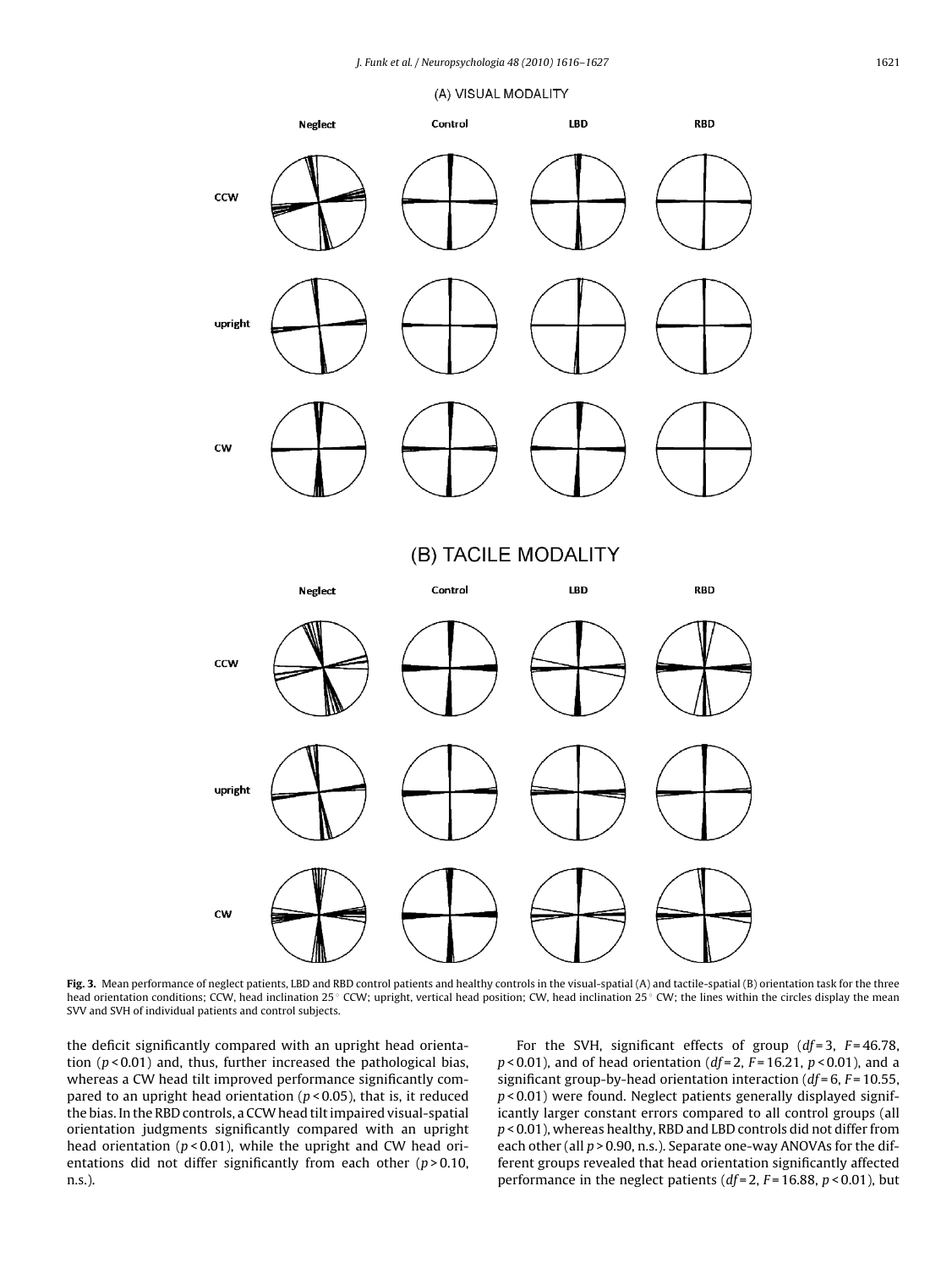# <span id="page-6-0"></span>**Table 2**

Summary of the mean constant errors and difference thresholds and the statistical results (contrasts in post hoc one-way ANOVAs) for each subject group in the visual and tactile subjective vertical and horizontal across the three different head orientation conditions.

| Parameter             | Group      | Test       | CCW 25°          | Versus                               | Upright          | Versus                               | CW 25 $^{\circ}$ |
|-----------------------|------------|------------|------------------|--------------------------------------|------------------|--------------------------------------|------------------|
| Constant errors       | $N+$       | SVV        | 10.8             | $\quad ^{\ast \ast }\left( >\right)$ | 5.5              | $^\ast$ (>)                          | 0.3              |
|                       |            | <b>SVH</b> | 9.6              | $\overline{\hspace{1mm}}^{\ast}$ (>) | $6.0\,$          | $\overline{\hspace{-.07cm}^{**}}(>)$ | 1.7              |
|                       |            | STV        | 15.0             | $\overline{\hspace{1mm}}^{\ast}$ (>) | 8.6              | $^\ast$ (>)                          | 1.6              |
|                       |            | <b>STH</b> | 8.5              | ns                                   | 7.2              | $^*(\rightarrow)$                    | 2.5              |
|                       | Control    | SVV        | $-0.7$           | ns                                   | $-0.4$           | ns                                   | $-1.6$           |
|                       |            | <b>SVH</b> | $\bf{0}$         | ns                                   | $-0.4$           | ns                                   | $-0.5$           |
|                       |            | STV        | $-0.8$           | ns                                   | 0.2              | ns                                   | 0.8              |
|                       |            | <b>STH</b> | $-0.5$           | ns                                   | 0.7              | ns                                   | 0.9              |
|                       | <b>RBD</b> | SVV        | $-1.1$           |                                      | 0.5              | ns                                   | $-0.2$           |
|                       |            | <b>SVH</b> | $\boldsymbol{0}$ | ns                                   | 0.4              | ns                                   | $-0.1$           |
|                       |            | STV        | $-0.5$           | ns                                   | $-0.1$           | ns                                   | 1.7              |
|                       |            | <b>STH</b> | $-1.0$           | ns                                   | 1.2              | ns                                   | $-0.3$           |
|                       | LBD        | SVV        | $-0.5$           | ns                                   | $-1.5$           | ns                                   | $-1.3$           |
|                       |            | SVH        | 0.6              | ns                                   | $\boldsymbol{0}$ | ns                                   | $-0.2$           |
|                       |            | STV        | $-0.9$           | ns                                   | $-0.3$           | ns                                   | $-1.3$           |
|                       |            | <b>STH</b> | $-0.4$           | ns                                   | $-0.1$           | ns                                   | $0.2\,$          |
| Difference thresholds | $N+$       | SVV        | 5.0              | ns                                   | 3.5              | ns                                   | 4.1              |
|                       |            | <b>SVH</b> | 4.1              | $\hspace{1mm}^{**}$ (>)              | 2.7              | ns                                   | 2.1              |
|                       |            | STV        | 7.6              | ns                                   | 8.2              | ns                                   | 8.6              |
|                       |            | <b>STH</b> | 6.4              | ns                                   | 7.1              | ns                                   | 5.4              |
|                       | Control    | SVV        | 1.6              | ns                                   | 1.1              | ns                                   | 1.5              |
|                       |            | <b>SVH</b> | 1.1              | ns                                   | 0.9              | ns                                   | 1.3              |
|                       |            | STV        | 2.9              | ns                                   | 2.9              | ns                                   | 3.1              |
|                       |            | <b>STH</b> | 3.2              | ns                                   | 2.5              | ns                                   | 3.6              |
|                       | <b>RBD</b> | SVV        | 2.5              | ns                                   | 1.9              | ns                                   | 2.1              |
|                       |            | <b>SVH</b> | 1.8              | ns                                   | 1.4              | ns                                   | 1.6              |
|                       |            | STV        | 4.6              | ns                                   | 3.6              | ns                                   | 4.7              |
|                       |            | <b>STH</b> | 4.4              | ns                                   | 3.9              | ns                                   | 3.7              |
|                       | LBD        | SVV        | 2.4              | ns                                   | 1.4              | ns                                   | 2.3              |
|                       |            | SVH        | 2.2              | ns                                   | 1.0              | ns                                   | 1.8              |
|                       |            | STV        | 3.2              | ns                                   | 2.5              | ns                                   | 4.6              |
|                       |            | <b>STH</b> | 3.0              | ns                                   | 2.8              | ns                                   | 3.2              |

Abbreviations: CCW 25◦, head tilted 25 ◦ CCW; upright, upright head orientation; CW 25◦, head tilted 25 ◦CW; N+, neglect patients; control, healthy control subjects; RBD, right brain-damaged control subjects; LBD, left brain-damaged control subjects; SVV, subjective visual vertical; SVH, subjective visual horizontal; STV, subjective tactile vertical; STH, subjective tactile horizontal. ns: nonsignificant.

 $\binom{p}{r}$  p < 0.05.

 $p < 0.001$ .

not in the other groups (all  $p > 0.40$ , n.s.). In neglect patients, a CCW head tilt aggravated the deficit significantly compared with an upright head orientation ( $p$  < 0.01) and, thus, further increased the pathological bias, whereas a CW head tilt improved performance significantly compared to an upright head orientation  $(p < 0.01)$ , that is, it reduced the bias.

#### Tactile vertical and horizontal

[Fig. 5](#page-7-0) displays the average constant errors of the STV and STH for all subject groups. As can be seen, constant errors are substantially larger in neglect patients compared to all other groups. Furthermore, constant errors are drastically modulated by lateral head inclination in neglect patients, that is, they are aggravated by a CCW and reduced by a CW head inclination, whereas constant errors vary only marginally in the healthy controls and the control patients without neglect.

For the STV, significant effects of group  $(df=3, F=13.82,$  $p$  < 0.01) and head orientation (df = 2,  $F$  = 5.67,  $p$  < 0.01) and a group  $\times$  head orientation interaction (df = 6, F = 12.26, p < 0.01) were



Fig. 4. Constant errors (means and standard errors) in the visual-spatial orientation task for the three head orientation conditions (CCW, head tilted 25 ℃CW; UP, upright head orientation; CW, head tilted 25 ° CW) in neglect patients, healthy control subjects, left brain-damaged control subjects (LBD) and right brain-damaged control subjects (RBD); positive constant errors indicate CCW rotations, negative constant errors CW rotations.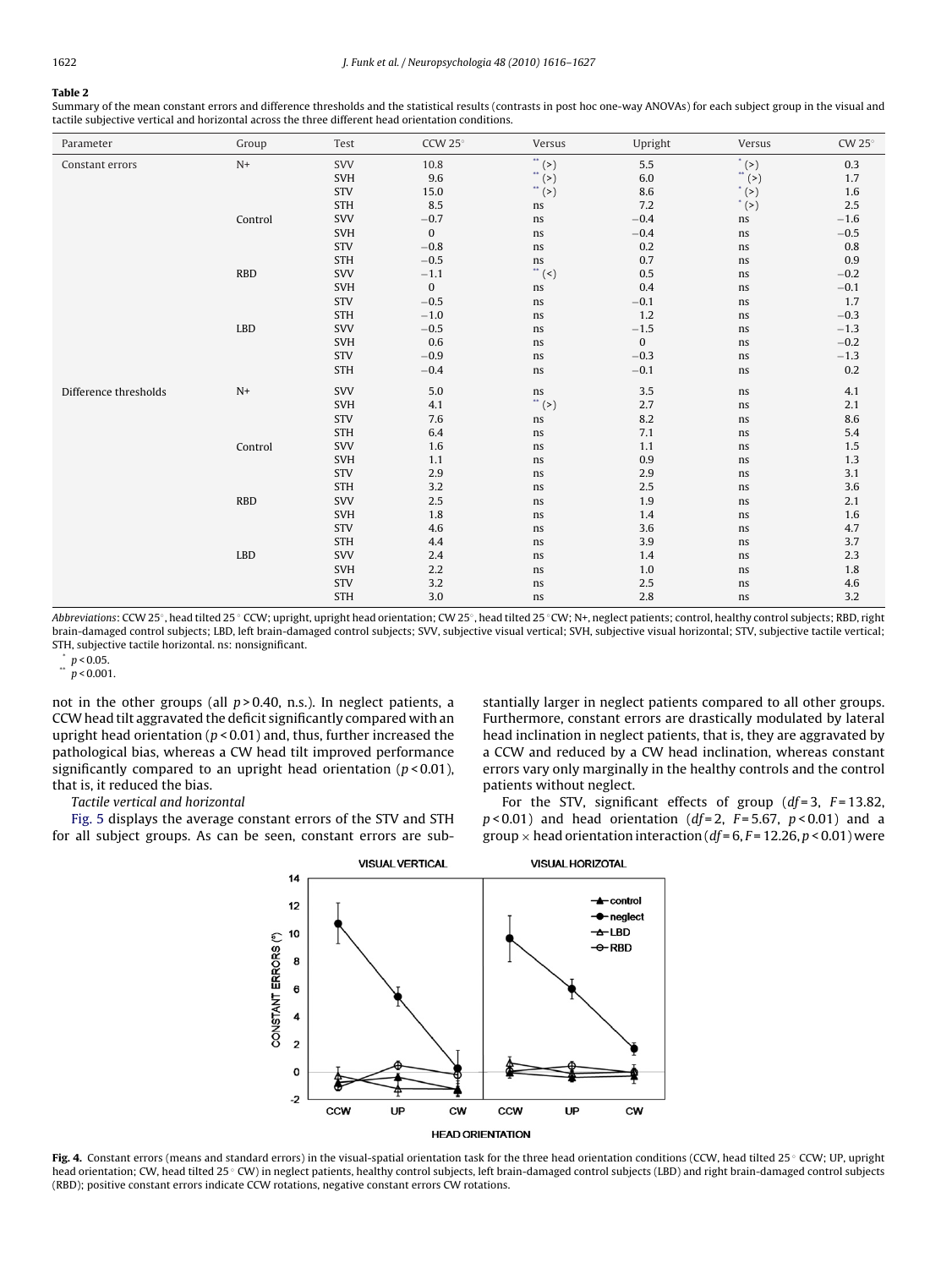<span id="page-7-0"></span>

**Fig. 5.** Constant errors (means and standard errors) in the tactile-spatial orientation task for the three head orientation conditions (CCW, head tilted 25 ◦ CCW; UP, upright head orientation; CW, head tilted 25 ° CW) in neglect patients, healthy control subjects, left brain-damaged control subjects (LBD) and right brain-damaged control subjects (RBD); positive constant errors indicate CCW rotations, negative constant errors indicate CW rotations.

found. Neglect patients generally displayed significantly larger constant errors compared to all control groups (all  $p < 0.01$ ), whereas those of the control groups were comparable to each other (all  $p > 0.90$ , n.s.). One-way ANOVAs revealed that in neglect patients, head orientation significantly affected constant errors ( $df = 2$ ,  $F = 16.68$ ,  $p < 0.01$ ): a CCW head tilt aggravated the deficit significantly compared with an upright head orientation  $(p < 0.01)$ and, thus, further increased the pathological bias, whereas a CW head tilt improved performance significantly compared to an upright head orientation ( $p$  < 0.05), that is, it reduced the bias. In the different control groups, constant errors did not differ significantly among head orientation conditions (all  $p > 0.20$ , n.s.).

For the STH, the main effect of group  $(df=3, F=6.70, p<0.01)$ , head orientation ( $df = 2$ ,  $F = 3.41$ ,  $p < 0.05$ ) and the group-by-head orientation interaction was significant  $(df=6, F=5.44, p<0.01)$ . Neglect patients generally displayed significantly larger constant errors compared to healthy controls and RBD and LBD controls (all  $p < 0.05$ ), whereas the other groups did not differ significantly from each other (all  $p > 0.90$ , n.s.). One-way ANOVAs revealed that in the neglect patients, head orientation significantly affected performance ( $df = 2$ ,  $F = 9.22$ ,  $p < 0.01$ ): a CW head tilt improved performance significantly compared to an upright head orientation  $(p < 0.05)$  and, thus, reduced the pathological bias. There was no significant aggravation of performance with CCW head tilt compared with an upright head orientation ( $p > 0.30$ ), but compared with a CW head tilt ( $p < 0.01$ ). In healthy, LBD and RBD controls, constant errors did not differ significantly among head orientation conditions (all  $p > 0.08$ , n.s.).

To summarize, constant errors were consistently increased in neglect patients compared to healthy and brain-damaged control subjects. Furthermore, CCW head inclination (by 25◦) consistently aggravated the axis orientation deficit in the neglect patients and, thus, increased the pathological bias, whereas CW head orientation improved it relative to upright head orientation, that is, it reduced the bias. In the healthy and brain-damaged control subjects, head orientation in few cases had an effect on the constant errors as well. However, the direction of the constant errors did not covary with the direction of head tilt as in the neglect patients.

# 3.5.2. Difference thresholds

# Visual vertical and horizontal

Fig. 6 displays the average difference thresholds of the SVV and SVH separately for each subject group. As can be seen, the certainty of the judgments was decreased in neglect patients compared to the other subject groups, as indicated by generally larger difference thresholds. For the SVV, the repeated-measures ANOVA with the factors subject group and head orientation revealed a significant group effect ( $df = 3$ ,  $F = 20.05$ ,  $p < 0.01$ ), a significant effect of head orientation ( $df = 2$ ,  $F = 5.15$ ,  $p < 0.01$ ), but no significant interaction  $(df=6, F=0.42, p>0.85, n.s.).$  Neglect patients generally displayed significantly larger difference thresholds compared to all other groups (all  $p < 0.01$ ), whereas the control groups did not differ significantly from each other (all  $p > 0.20$ , n.s.). Across subjects, difference thresholds were larger when the head was tilted CW or CCW compared with an upright head orientation (both  $p < 0.05$ ). For the SVH, a significant group effect was found  $(df=3, F=13.80,$  $p$  < 0.01), a significant effect of head orientation ( $df = 2$ ,  $F = 11.32$ ,  $p$  < 0.01), and a significant group  $\times$  head orientation interaction ( $df = 6$ ,  $F = 4.13$ ,  $p < 0.01$ ). Neglect patients generally exhibited significantly larger difference thresholds compared to all other groups (all  $p < 0.01$ ), whereas the control groups again did not differ significantly from each other (all  $p > 0.30$ , n.s.). One-way ANOVAs revealed that in the neglect patients, head orientation significantly affected performance  $(df=2, F=11.02, p<0.01)$ : a CCW head tilt increased difference thresholds significantly compared with a CW head tilt or an upright head orientation (both  $p < 0.01$ ), whereas thresholds did



**Fig. 6.** Difference thresholds (means and standard errors) in the visual-spatial orientation task for the three head orientation conditions (CCW, head tilted 25 ◦ CCW; UP, upright head orientation; CW, head tilted 25 ℃W) in neglect patients, healthy control subjects, left brain-damaged control subjects (LBD) and right brain-damaged control subjects (RBD).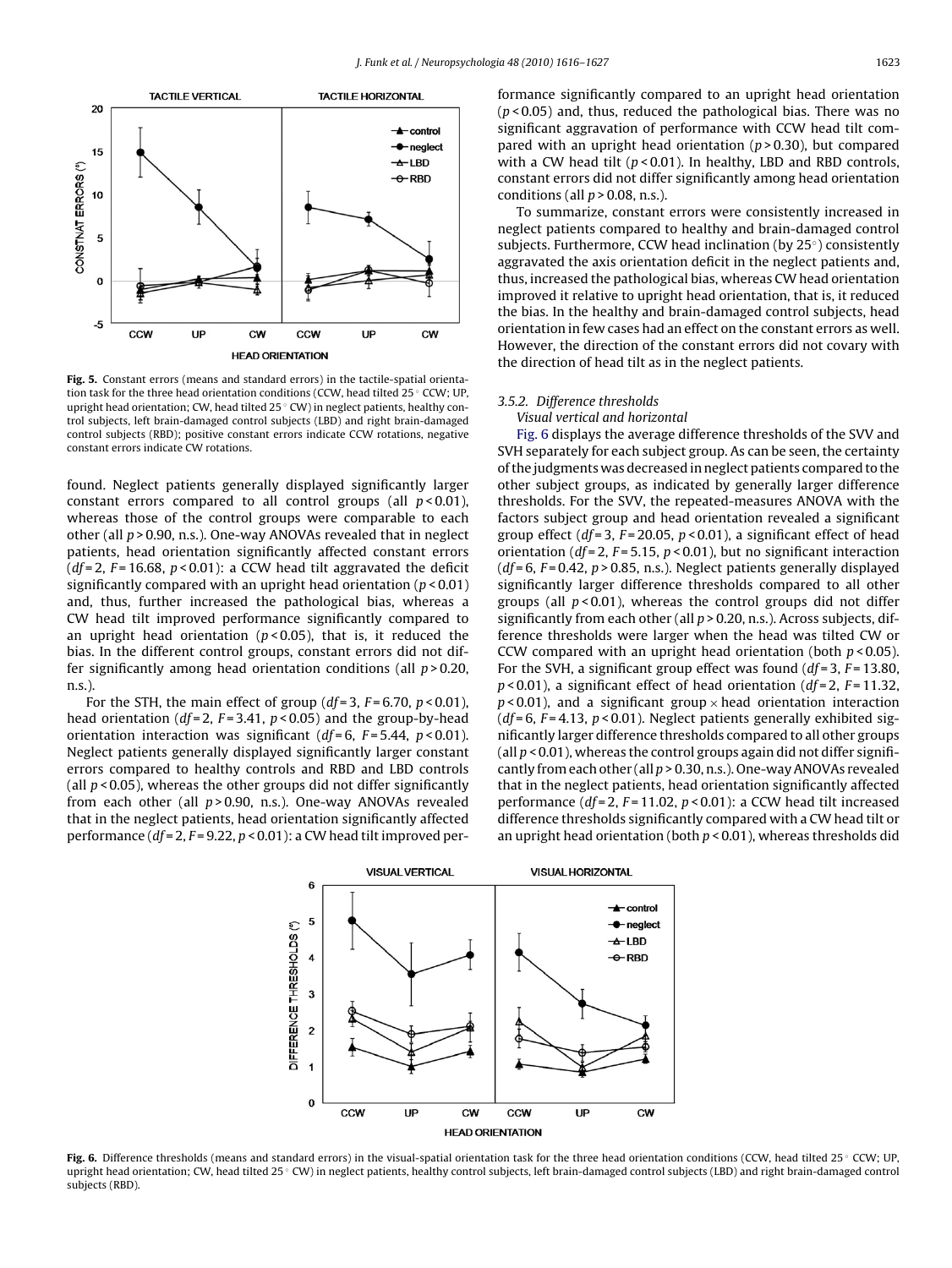

**Fig. 7.** Difference thresholds (means and standard errors) in the tactile-spatial orientation task for the three head orientation conditions (CCW, head tilted 25 ° CCW; UP, upright head orientation; CW, head tilted 25 ◦ CW) in neglect patients, healthy control subjects, left brain-damaged control subjects (LBD) and right brain-damaged control subjects (RBD).

not differ significantly between CW and upright head orientations  $(p > 0.20, n.s.).$  In the control groups, difference thresholds did not differ significantly among the three head orientation conditions (all  $p > 0.05$ , n.s.).

## Tactile vertical and horizontal

Fig. 7 displays the difference thresholds of the STV and STH for all groups. As can be seen, those of neglect patients were generally increased compared to the control groups. For the STV, a significant effect of group ( $df = 3$ ,  $F = 11.36$ ,  $p < 0.01$ ), but no effect of head orientation ( $df = 2$ ,  $F = 1.67$ ,  $p > 0.15$ , n.s.) and no significant group  $\times$  head orientation interaction (df = 6, F = 0.45, p > 0.80, n.s.) was found. Neglect patients displayed significantly larger difference thresholds compared to all control groups (all  $p < 0.01$ ), whereas those of the different controls were comparable to each other (all  $p > 0.60$ , n.s.). For the STH, a significant group effect ( $df = 3$ ,  $F = 6.19$ ,  $p < 0.01$ ), but no effect of head orientation ( $df = 2$ ,  $F = 0.25$ ,  $p > 0.75$ ) or a group  $\times$  orientation interaction was obtained (*df* = 6,  $F = 1.23$ ,  $p > 0.30$ ). Neglect patients exhibited significantly larger difference thresholds compared to healthy and LBD controls (all  $p$  < 0.05), but not to RBD controls ( $p$  > 0.10); the different control groups did not differ significantly from each other (all  $p > 0.75$ , n.s.).

To summarize, difference thresholds were consistently increased in neglect patients compared to healthy controls and brain-damaged control subjects. However, head inclination did not consistently modulate this parameter of uncertainty in the neglect patients in any way other than in healthy or brain-damaged controls.

## **4. Discussion**

The rationale of the present study was to investigate whether and how multimodal spatial orientation deficits are modulated by head orientation, more specifically, by lateral head inclination. Visual- and tactile-spatial axis orientation performance was analyzed in patients with right hemispheric lesions and left spatial neglect, left and right brain-damaged control patients without neglect and healthy control subjects. In order to show that neglect patients display a multimodal orientation deficit, we tested whether they show analogous, direction-specific impairments in tactile-spatial orientation as in visual-spatial orientation. Furthermore, we assessed whether axis orientation performance deficits are modulated by variations in gravitational and somatosensory input differently in neglect patients compared to brain-damaged and healthy controls.

# 4.1. Evidence for a supramodal orientation deficit in neglect

In accordance with our prior hypothesis of a multimodal or even supramodal spatial orientation deficit [\(Kerkhoff, 1999\),](#page-10-0) the neglect patients investigated in the present study showed systematic and analogous tilts of the subjective visual and tactile vertical and horizontal. The spatial conformity of deviations in the frontal plane in both modalities indicates a disturbed central representation of gravity after parieto-temporal lesions ([Brandt et al., 1994\).](#page-10-0) Recently, [Pérennou et al. \(2008\)](#page-11-0) showed that the most marked visual and tactile tilts in the frontal plane were associated with right parietal lesions, suggesting that an internal model of verticality is elaborated in right parietal cortex. The assumption of the parietal cortex as the anatomical substrate of a supramodal spatial reference frame is further supported by findings indicating the existence of multimodal (e.g., [Duhamel, Colby, & Goldberg, 1998;](#page-10-0) [Graziano & Gross, 1995\)](#page-10-0) and 'axis-orientation-selective' ([Sakata,](#page-11-0) [Taira, Kusunoki, Murata, & Tanaka, 1997\)](#page-11-0) neurons in the parietal cortex. Based on single-cell recordings in the monkey parietal cortex, [Sakata et al. \(1997\)](#page-11-0) identified neurons in the lateral bank of the caudal intraparietal sulcus which are relevant for the coding of axis orientation in three-dimensional space. Since bimodal neurons have been described in the monkey parietal areas [\(Duhamel](#page-10-0) [et al., 1998; Graziano & Gross, 1995\),](#page-10-0) these neurons might also be activated by the touch of objects with similar spatial orientations. Damage to such multimodal and orientation-selective neurons might be responsible for the deficits in the perception and representation of the principal spatial axes (that become manifest in identical tilts in different modalities). Moreover, cells in the posterior parietal cortex have been reported to contribute to the representation of space by integrating multimodal afferent and reafferent information ([Andersen, Essick, & Siegel, 1985\).](#page-10-0) Parietal areas 7a and LIP (lateral intraparietal) have been shown to receive visual signals and eye-position signals ([Andersen & Mountcastle,](#page-10-0) [1983; Andersen et al., 1985\),](#page-10-0) as well as efference copies of motor signals, vestibular signals and neck proprioceptive signals (e.g., [Bremmer, Klam, Duhamel, Ben Hamed, & Graf, 2002; Brotchie,](#page-10-0) [Andersen, Snyder, & Goodman, 1995; Snyder, Batista, & Andersen,](#page-10-0) [1997\)](#page-10-0) to account for head orientation and head movements in space. Damage to the right posterior parietal cortex might therefore lead to a systematic error in the integration of information – as for example somatosensory (head-position) and graviceptive (vestibular) input – in neglect patients. This is in line with the view that systematic tilts of the coordinate systems can be caused by damage to various parts of a complex system underlying the representation of space, including lesions of the central vestibular pathways (brain stem, thalamus, or vestibular cortex), as well as sensory pathways and (right) parietal lesions (as suggested, e.g., by [Brandt et al., 1994\).](#page-10-0) The neglect patients examined in the present study had lesions of structures that are involved in the representation of space, including the parietal or temporoparietal cortex and in two cases also the thalamus and the basal ganglia.

# 4.2. Differential effects of head tilt on spatial performance

Head orientation significantly and consistently affected the perceptual tilts in the visual and spatial orientation tests only in neglect patients. CCW passive head tilt resulted in a significant aggravation of the spatial bias, that is, in further increased CCW deviations of orientation judgments, whereas CW passive head tilt led to a reduction of the CCW tilt and thus a trend towards normal performance. Our data suggest a significant influence of the head-vertical axis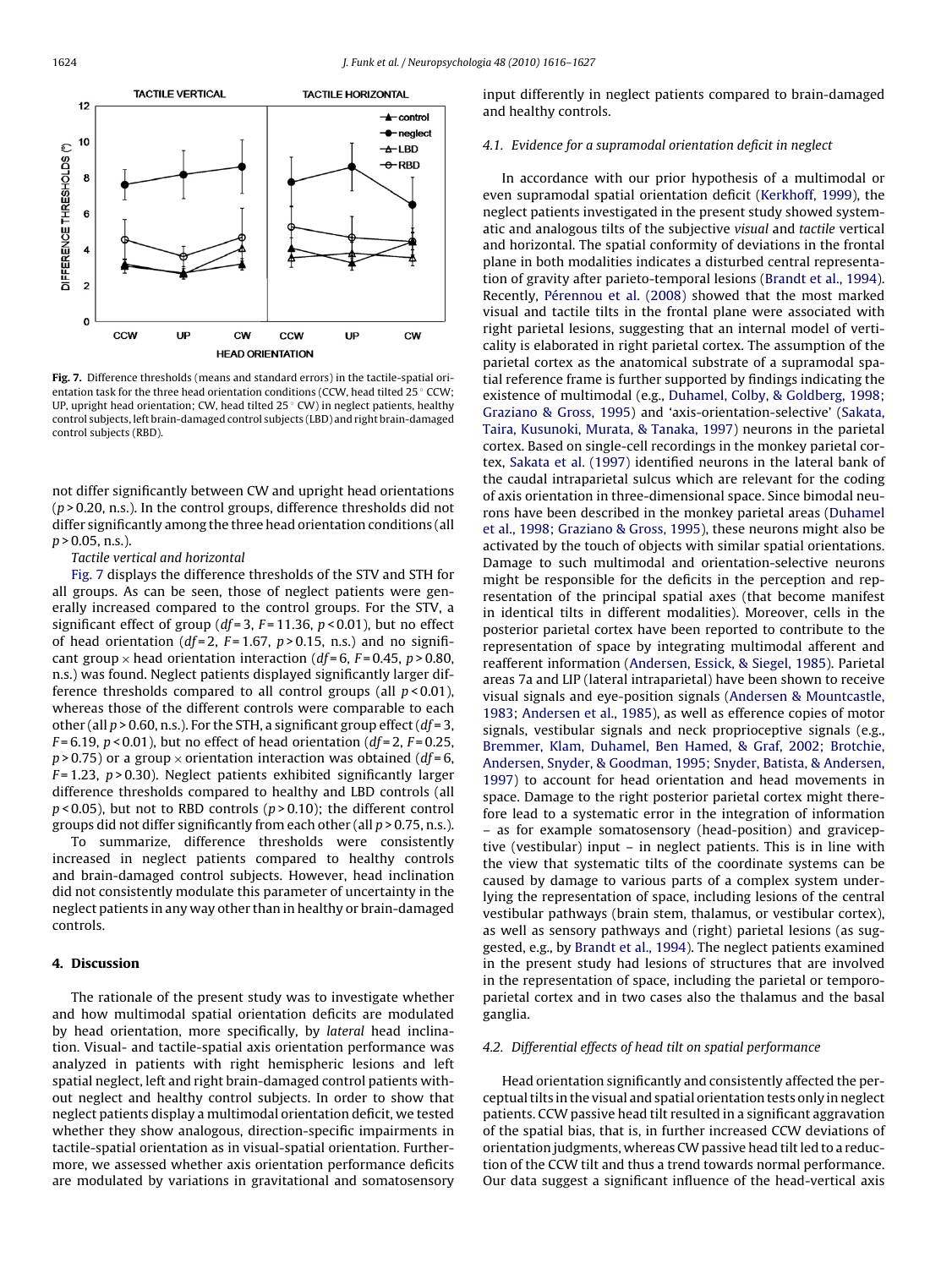in determining the perceptual vertical and horizontal. This influence seems to be much greater in the neglect patients compared to healthy and brain-damaged controls who displayed only small and inconsistent effects.

From previous research on the effects of head orientation on the perception of space, two influential models have emerged which assume that such effects reflect gravitational inflow (e.g., changes in vestibular and kinesthetic inputs—[Howard, 1982\)](#page-10-0) and/or the importance of the body- and head-vertical axis as an intrinsic reference in guiding spatial orientation ([Mittelstaedt, 1983\).](#page-10-0) According to the gravitational inflow model, effects of head tilt on the subjective vertical are at least partly based on a decrease in otolith sensitivity when the head is inclined, which leads to a reduced impact of graviceptive input on the perception of space. This view is supported by studies demonstrating effects of upright versus supine head orientation on space perception in neglect patients ([Pizzamiglio et al., 1995; Saj et al., 2005; Saj, Honoré, Bernati,](#page-11-0) [Richard, & Rousseaux, 2008\).](#page-11-0) The present study investigated spatial performance as a function of lateral head inclination (i.e., head orientation was varied in the frontal plane). Unlike previous studies, our data reveal a systematic modulation pattern, that is, the direction of head orientation is critical for the direction of the modulation: a CCW head tilt modulated performance in the opposite direction to a CW head tilt. This systematic, orientation directionspecific pattern of results in neglect patients cannot be explained by a general reduction of the impact of gravitational input with head inclination, since a head tilt in either direction should lead to a reduced sensitivity of the utricles and, thus, an ameliorated spatial bias according to the gravitational inflow hypothesis ([Howard,](#page-10-0) [1982\).](#page-10-0) If neglect patients would rely mainly on gravitational information as a reference for their spatial judgments, the present pattern of results could result only if the asymmetry in the processing of gravitational information would be increased or reduced depending on the direction of head orientation; that is, if head inclination in the direction of the spatial bias (i.e., a CCW tilt of the head) would lead to a further increased asymmetry in the processing of gravitational input, while head inclination in the opposite direction (i.e., a CW head tilt) would lead to reduced asymmetry in the gravity vector. However, the present results rather favor the conclusion that neglect patients use different information as a reference for their spatial judgments. Neglect patients seem to rely mainly on their idiotropic vector, or more specifically, their head-vertical axis. They display a tendency to orient verticality judgments towards their head z-axis, leading them to set their subjective vertical towards this axis in the conditions where the head is tilted (A-effect). Since the trunk always remained vertical in the present experiment, the orientation-specific effect is attributable to head orientation alone. This is in line with findings by [Kerkhoff and Schindler \(1997\)](#page-10-0) indicating that variations in head orientation independently affect spatial performance in neglect patients.

Another, but similar, model which has been suggested by [Luyat](#page-10-0) [et al. \(2001\)](#page-10-0) and [Luyat and Gentaz \(2002\), a](#page-10-0)ssumes that spatial orientations are mapped in a subjective gravitational reference frame. The authors argue that tilted subjects do not have access to a 'veridical' gravitational reference frame, but rather to a subjective reference frame which is not congruent with the physical one. However, in healthy subjects, the subjective gravitational reference frame is at least congruent with the physical one in upright posture. Also, even in tilted posture, healthy subjects can still use gravitational information to counteract the attraction of the subjective vertical by the idiotropic vector. Accordingly, the healthy subjects investigated in the present study displayed only minor and nonsystematic effects of head tilt on spatial performance. Their difference thresholds were numerically slightly larger with lateral head tilt compared to upright head orientation, while there was no such effect on the constant errors. By contrast, in neglect patients, the subjective gravitational reference frame is not congruent with the physical one in upright posture. Furthermore, they cannot rely on gravitational information (as it is biased) to counteract the attraction of the subjective vertical by the idiotropic vector. Therefore, neglect patients display an increased A-effect, that is, in the case of head tilt their subjective vertical is attracted by the idiotropic vector to a much greater degree compared to healthy subjects or control patients without neglect. This means that the direction of tilt, which is mirrored by the constant errors, varies as a function of head orientation condition.

Our finding of an abnormally large A-effect in patients with neglect is in line with previous studies showing similar results in patients with impaired or absent vestibular function (e.g., [Bronstein, Yardley, Moore, & Cleeves, 1996\)](#page-10-0) and support the view that this particular tilt-mediated effect is somatosensory in origin [\(Yardley, 1990\).](#page-11-0) Somatosensory information about the orientation of the head and body in space contributes to the idiotropic vector. Since neglect patients display impaired processing of vestibular information and, thus, cannot rely on a gravitational reference frame, they have to rely on somatosensory information to a greater degree than healthy subjects.

## 4.3. Clinical consequences of impaired spatial orientation constancy in neglect

The present findings, showing a strong influence of head inclination in the frontal plane induced by head inclination of  $\pm 25°$ , combined with previous findings, showing a significant modulation of spatial orientation performance in the lateral plane (z-plane, [Kerkhoff & Schindler, 1997\) a](#page-10-0)nd a modulation of spatial orientation in supine versus upright body-position [\(Funk et al., 2010; Saj et al.,](#page-10-0) [2005\),](#page-10-0) imply a loss of spatial orientation constancy in patients with neglect. In other words, perception of the subjective vertical or horizontal in the visual and tactile modality changes dramatically with every change in head- or body-position in neglect patients, but not so in control patients or healthy subjects. This loss of spatial orientation constancy is multimodal and, arguably, related to the poor postural and mobility capacities characteristic for neglect patients [\(Lafosse et al., 2007; Pérennou, 2006; Pérennou et al., 2008\).](#page-10-0) Neglect patients frequently show a very typical group of symptoms mirroring postural deficits in the frontal plane characterized by a postural imbalance caused by lateropulsion or 'pushing' behavior ([Karnath, Ferber, & Dichgans, 2000\),](#page-10-0) and head-/eye-position deficits in the horizontal plane characterized by marked deviations of spontaneous eye and head orientation towards the right [\(Fruhmann-Berger & Karnath, 2005\).](#page-10-0) Such deviations in posture, eye and head position may be understood as a pathological adjustment of the patients' 'default position', which is shifted to a new (more rightward in the frontal as well as in the horizontal plane) origin in patients with spatial neglect.

Our present results suggest that different head-positions in the frontal plane (CW or CCW head tilts) have a strong effect on visual and tactile judgments of the subjective vertical and horizontal in patients with neglect but not without neglect. Although we did not measure spontaneous head-positioning in our study, passive manipulation of head-position significantly affected verticality judgments in neglect. As it is very likely that neglect patients will change their head position spontaneously in their daily life, for instance during transfers to bed, standing, sitting or walking, these changes in head position will inevitably also affect their judgments of verticality. We assume that the right-sided shift in spontaneous head- and eye-position described by [Fruhmann-Berger and Karnath](#page-10-0) [\(2005\)](#page-10-0) and the typical postural deficits in the frontal plane [\(Karnath](#page-10-0) [et al., 2000; Lafosse et al., 2007; Pérennou et al., 2008; Pérennou,](#page-10-0) [2006\)](#page-10-0) together with the pattern of results found in our study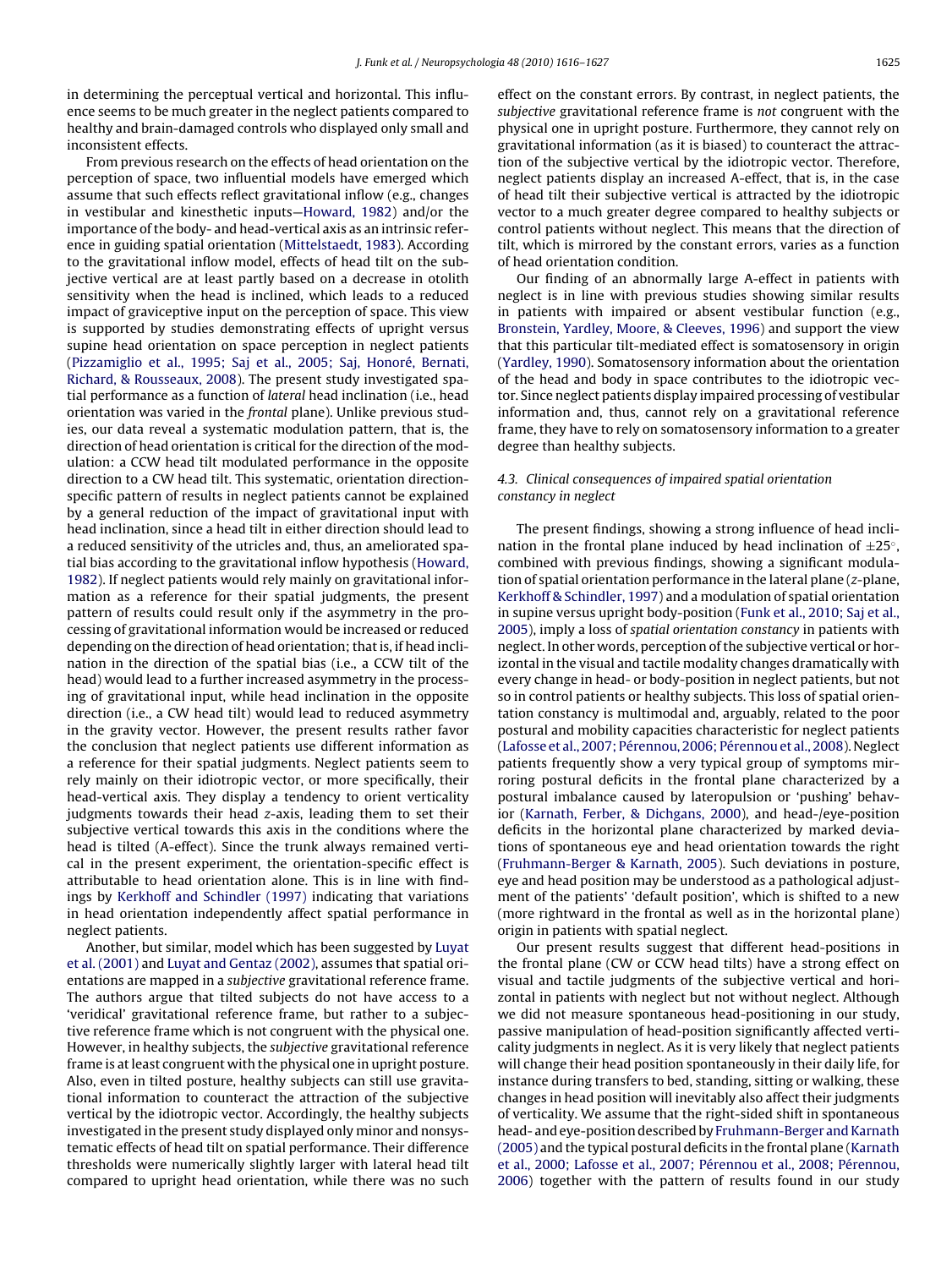<span id="page-10-0"></span>demonstrate that neglect patients show postural (including headand eye-position) deficits in all spatial planes, which in turn affect the processing of spatial information in all spatial planes. The result of this may be an inaccurate and very instable spatial orientation – due to the pathological bias and enhanced variability of verticality judgments on the one hand and changes in verticality perception as a result of changes in head position on the other – hence an impairment in spatial orientation constancy.

#### **5. Conclusion**

In conclusion, the results of the present study can be taken as evidence for a supramodal spatial orientation deficit and a loss of spatial orientation constancy in neglect patients. In upright posture, spatial orientations are systematically tilted CCW in both the tactile and the visual modality. Spatial orientation judgments are furthermore systematically modulated by lateral head inclination in neglect patients and this modulation is specific for spatial neglect and not due to unilateral brain damage in general. CCW tilts of the head result in a further increase in spatial bias, whereas CW tilts of the head lead to a decrease in CCW spatial bias and thus a trend towards normal performance. This pattern of results corresponds to an increased A-effect, which can be explained by a stronger attraction of the subjective vertical by the idiotropic vector, due to impaired processing of gravitational information.

## **Acknowledgements**

This work was supported by a Deutsche Forschungsgemeinschaft (DFG) grant to Peter Bublak, Kathrin Finke, and Georg Kerkhoff (project FOR 480, BU 1327/2-1) and to Georg Kerkhoff (IRTG 1457 "Adaptive minds").

#### **References**

- Andersen, R. A., Essick, G. K., & Siegel, R. M. (1985). The encoding of spatial location by posterior parietal neurones. Science, 230, 456–458.
- Andersen, R. A., & Mountcastle, V. B. (1983). The influence of the angle of gaze upon the excitability of the light sensitive neurons of the posterior parietal cortex. Journal of Neuroscience, 3, 532–548.
- Bender, M., & Jung, R. (1948). Abweichungen der subjektiven optischen Vertikalen und Horizontalen bei Gesunden und Hirnverletzten. European Archives of Psychiatry and Clinical Neuroscience, 181, 193–212.
- Benton, A., Hannay, H. J., & Varney, N. R. (1975). Visual perception of line direction in patients with unilateral brain disease. Neurology, 25, 907–910.
- Bisiach, E., Capitani, E., Luzatti, C., & Perani, D. (1981). Brain and conscious representation of outside reality. Neuropsychologia, 19, 543–551.
- Bisiach, E., & Luzatti, C. (1978). Unilateral neglect of representational space. Cortex, 14, 129–133.
- Bisiach, E., Pizzamiglio, L., Nico, D., & Antonucci, G. (1996). Beyond unilateral neglect. Brain, 119, 851–857.
- Brandt, Th., Dieterich, M., & Danek, A. (1994). Vestibular cortex lesions affect the perception of verticality. Annals of Neurology, 35, 403–412.
- Bremmer, F., Klam, F., Duhamel, J.-R., Ben Hamed, S., & Graf, W. (2002). Visual–vestibular interactive responses in the macaque ventral intraparietal area (VIP). European Journal of Neuroscience, 16, 1569–1586.
- Bronstein, A. M., Yardley, L., Moore, A. P., & Cleeves, L. (1996). Visually and posturally mediated tilt illusions in Parkinson's disease and in labyrinthine defective subjects. Neurology, 47, 651–656.
- Brotchie, P. R., Andersen, R. A., Snyder, L. H., & Goodman, S. J. (1995). Head position signals used by parietal neurones to encode locations of visual stimuli. Nature, 375, 232–235.
- Day, R. H., & Wade, N. J. (1969). Mechanisms involved in visual orientation constancy. Psychological Bulletin, 1, 33–42.
- De Renzi, E. (1982). Disorders of space exploration and cognition. New York: Wiley. De Renzi, E., Faglioni, P., & Scotti, G. (1971). Judgment of spatial orientation in patients with focal brain damage. Journal of Neurology, Neurosurgery and Psy-
- chiatry, 34, 489–495. Dichgans, J., Diener, H. C., & Brandt, T. (1974). Optokinetic–graviceptive interaction
- in different head positions. Acta Otolaryngologica, 78, 213–221. Diener, H. C., & Dichgans, J. (1988). On the role of vestibular, visual, and somatosen-
- sory information for dynamic postural control humans. Progress in Brain Research, 76, 253–262.
- Dilorenzo, J. R., & Rock, I. (1982). The rod and frame effect as a function of the righting of the frame. Journal of Experimental Psychology: Human Perception & Performance, 8, 536–546.
- Duhamel, J. R., Colby, C. L., & Goldberg, M. E. (1998). Ventral intra-parietal area of the macaque: Congruent visual and somatic response properties. Journal of Neurophysiology, 79, 126–136.
- Engen, T. (1971). Psychophysics. I. Discrimination and detection. In J. W. Kling, & L. Riggs (Eds.), Woodworth & Schlossberg's experimental psychology (pp. 11-86). London: Methuen & Co.
- Fruhmann-Berger, M., & Karnath, H.-O. (2005). Spontaneous eye and hand position in patients with spatial neglect. Journal of Neurology, 252(10), 1194–2000.
- Funk, J., Finke, K., Mueller, H. J., Preger, R., & Kerkhoff, G. (2010). Systematic biases in the tactile perception of the subjective vertical in patients with unilateral neglect, and the influence of upright vs. supine posture. Neuropsychologia, 48(1), 298–308.
- Gainotti, G., & Tiacci, C. (1971). The relationships between disorders of visual perception and unilateral spatial neglect. Neuropsychologia, 9(4), 451–458.
- Graziano, M. S. A., & Gross, C. G. (1995). The representation of extrapersonal space: A possible role for bimodal, visual-tactile neurons. In M. S. Gazzaniga (Ed.), The Cognitive Neurosciences (pp. 1021–1034). Cambridge, MA: The **MIT** Press.
- Grüsser, O. J., Pause, M., & Schreiter, U. (1990). Vestibular neurones in the parietoinsular cortex of monkeys (macaca fascicularis): Visual and neck receptor responses. Journal of Physiology, 430, 559–583.
- Halligan, P. W., & Marshall, J. C. (1991). Spatial compression in visual neglect: A case study. Cortex, 27, 623–629.
- Howard, I. P. (1982). Human visual orientation. New York: Wiley.
- Howard, I. P. (1986). The perception of posture, self motion, and the visual vertical. In K. R. Boff, L. Kaufmann, & J. P. Thomas (Eds.), Handbook of perception and human performance (pp. 18.1–18.61). New York: Wiley.
- Karnath, H.-O. (1997). Spatial orientation and the representation of space with parietal lobe lesions. Philosophical Transactions of the Royal Society, London B, 352, 1411–1419.
- Karnath, H.-O., Ferber, S., & Dichgans, J. (2000). The neural representation of postural control in humans. Proceedings of the National Academy of Sciences of the United States of America, 97(25), 13931–13936.
- Karnath, H.-O., Fetter, M., & Niemeier, M. (1998). Disentangling gravitational, environmental, and egocentric reference frames in spatial neglect. Journal of Cognitive Neuroscience, 10, 680–690.
- Kerkhoff, G. (1999). Multimodal spatial orientation deficits in left-sided visual neglect. Neuropsychologia, 37, 1387–1405.
- Kerkhoff, G. (2001). Spatial hemineglect in humans. Progress in Neurobiology, 63, 1–27.
- Kerkhoff, G., & Marquardt, C. (1995). VS—A new computer program for detailed offline analysis of visual-spatial perception. Journal of Neuroscience Methods, 63, 75–84.
- Kerkhoff, G., Münßinger, U., Eberle-Strauss, G., & Stögerer, E. (1992). Rehabilitation of hemianopic alexia in patients with postgeniculate visual field disorders. Neuropsychological Rehabilitation, 2, 21–42.
- Kerkhoff, G., & Schindler, I. (1997). Head and trunk orientation modulate visual neglect. NeuroReport, 8(12), 2681–2685.
- Kerkhoff, G., & Zoelch, C. (1998). Disorders of visuo-spatial orientation in the frontal plane in patients with visual neglect following right or left parietal lesions. Experimental Brain Research, 122, 108–120.
- Kim, Y., Morrow, L., Passafiume, D., & Boller, F. (1984). Visuoperceptual and visuomotor abilities an locus of lesion. Neuropsychologia, 22, 177–185.
- Lafosse, C., Kerckhofs, E., Troch, M., Santens, P., & Vandenbussche, E. (2004). Graviceptive misperception of the postural vertical after right hemispheric damage. Neuroreport, 15(5), 887–891.
- Lafosse, C., Kerckhofs, E., Vereeck, L., Troch, M., Van Hoydonck, G., Moeremans, M., et al. (2007). Postural abnormalities and contraversive pushing following right hemisphere brain damage. Neuropsychological Rehabilitation, 17(3), 374–396.
- Laplane, D., & Degos, J. D. (1983). Motor neglect. Journal of Neurology, Neurosurgery, and Psychiatry, 46, 152–158.
- Lenz, H. (1944). Raumsinnesstörungen bei Hirnverletzungen. Deutsche Zeitschrift für Nervenheilkunde, 157, 22–64.
- Luyat, M., & Gentaz, E. (2002). Body tilt effect on the reproduction of orientations: Studies on the visual oblique effect and subjective orientations. Journal of Experimental Psychology: Human Perception and Performance, 28(4), 1002–1011.
- Luyat, M., Gentaz, E., Corté, T., & Guarrez, M. (2001). Reference frames and haptic perception of orientation: Body and head tilt effects on the oblique effect. Perception & Psychophysics, 63, 541–554.
- Milner, A. D., & Harvey, M. (1995). Distortion of size perception in visuospatial neglect. Current Biology, 5, 85–89.
- Milner, A. D., Harvey, M., Roberts, R. C., & Forster, S. V. (1993). Line bisection errors in visual neglect: Misguided action or size distortion? Neuropsychologia, 31(1), 39–49.
- Mittelstaedt, H. (1983). A new solution to the problem of the subjective vertical. Naturwissenschatften, 70, 272–281.
- Nichelli, P., Rinaldi, M., & Cubelli, R. (1989). Selective spatial attention and length representation in normal subjects and in patients with unilateral spatial neglect. Brain and Cognition, 9(1), 57–70.
- Parker, D. E., Poston, R. L., & Gulledge, W. L. (1983). Spatial orientation: Visual–vestibular–somatic interaction. Perception & Psychophysics, 33, 139–146.
- Pérennou, D. (2006). Postural disorders and spatial neglect in stroke patients: A strong association. Restorative Neurology and Neuroscience, 24(4–6), 319–334.